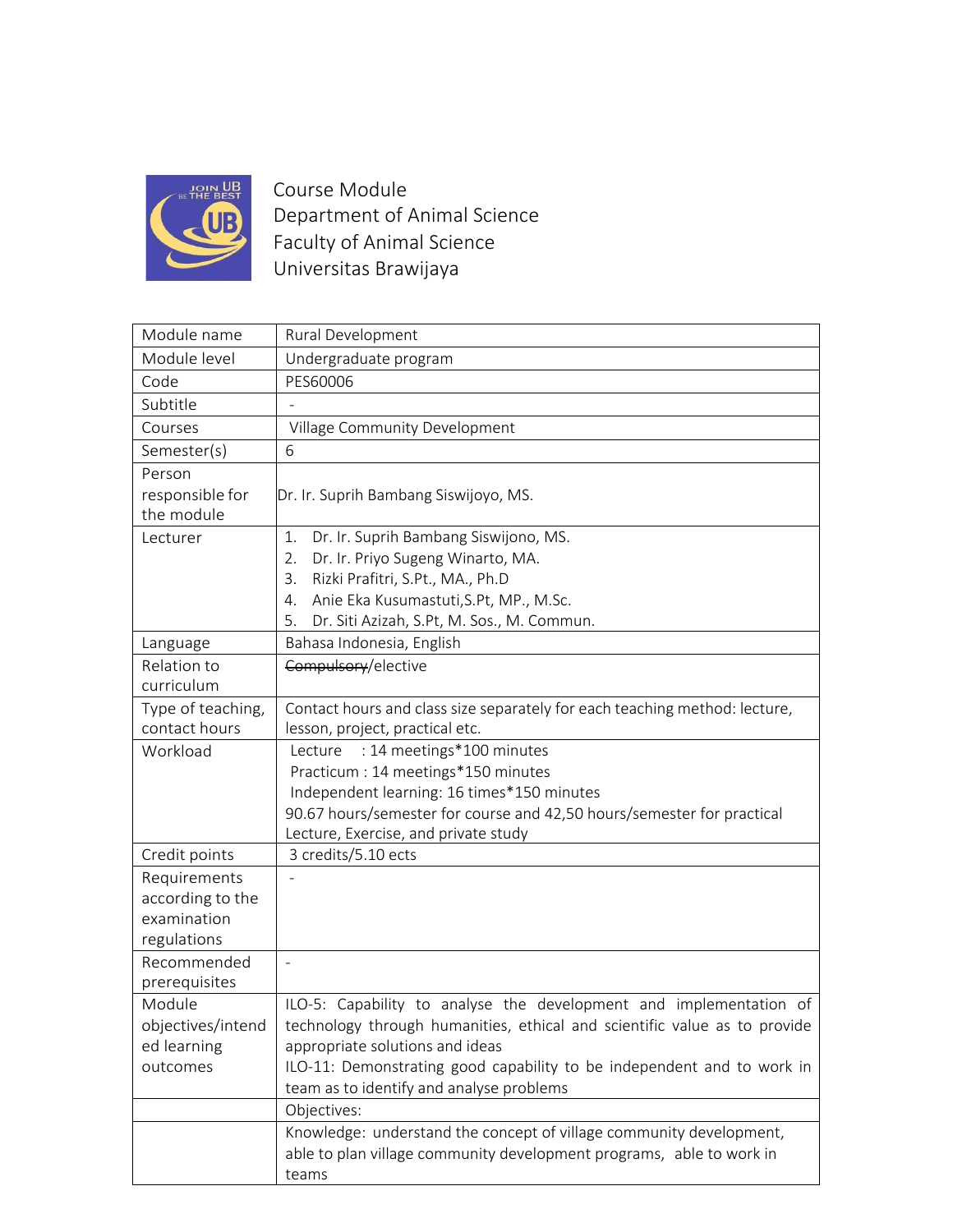|                | Skills: cognitive- Able to know and understand about identify problems,                                     |  |  |  |
|----------------|-------------------------------------------------------------------------------------------------------------|--|--|--|
|                | potentials, and plan village community development programs.                                                |  |  |  |
|                | Competences: Able to explain about the village community development,                                       |  |  |  |
|                | plan village community development programs                                                                 |  |  |  |
| Content        | Courses:                                                                                                    |  |  |  |
|                | Introduction<br>$1_{-}$                                                                                     |  |  |  |
|                | 2.<br>The concept of welfare                                                                                |  |  |  |
|                | The concept of village community development<br>3.<br>The Dimensions of Village Community Development<br>4. |  |  |  |
|                |                                                                                                             |  |  |  |
|                | PMD in the context of the balance of PMD and PMK (PMD and program<br>5.                                     |  |  |  |
|                | issues)                                                                                                     |  |  |  |
|                | Empowerment-based development<br>6.                                                                         |  |  |  |
|                | 7. Empowerment-based development                                                                            |  |  |  |
|                | Midterm Exam<br>8.                                                                                          |  |  |  |
|                | 9. The principle of community empowerment                                                                   |  |  |  |
|                | 10. Community empowerment methods                                                                           |  |  |  |
|                | 11. Community empowerment materials                                                                         |  |  |  |
|                | 12. Community empowerment program planning                                                                  |  |  |  |
|                | 13. Community participation in PMD                                                                          |  |  |  |
|                | 14. Citizen movement/social mobility and urbanization                                                       |  |  |  |
|                | 15. Final Exam                                                                                              |  |  |  |
| Study and      | 1.<br>Midterm exam                                                                                          |  |  |  |
| examination    | Final term exam<br>2.                                                                                       |  |  |  |
| requirements   | 3. Practicum                                                                                                |  |  |  |
| and forms of   |                                                                                                             |  |  |  |
| examination    | How to score:                                                                                               |  |  |  |
|                | Attandace > 80%                                                                                             |  |  |  |
|                | Midterm Exam = $40\%$                                                                                       |  |  |  |
|                | Final Exam = $40\%$<br>Practicum = 20%                                                                      |  |  |  |
|                |                                                                                                             |  |  |  |
|                |                                                                                                             |  |  |  |
|                | $A:80 <$ Final Score $\leq 100$                                                                             |  |  |  |
|                | $B+$ : 75 < Final Score $\leq 80$                                                                           |  |  |  |
|                | $B: 69 <$ Final Score $\leq 75$                                                                             |  |  |  |
|                | $C+$ : 60 < Final Score $\leq 69$                                                                           |  |  |  |
|                | $C: 55 <$ Final Score $\leq 60$                                                                             |  |  |  |
|                | $D:50 <$ Final Score $\leq 55$                                                                              |  |  |  |
|                | $D+$ : 44 < Final Score $\leq$ 50                                                                           |  |  |  |
|                | $E: 0 <$ Final Score $\leq 44$                                                                              |  |  |  |
| Media employed | Class, Online learning system (Zoom and Google Classroom), projector,                                       |  |  |  |
|                | screens, e-book and WA Group                                                                                |  |  |  |
| Reading list   | Main references:                                                                                            |  |  |  |
|                | 1. Mardikato, Totok. 2010. Konsep-konsep pemberdayaan masyarakat.                                           |  |  |  |
|                | UNS Press. Surakarta                                                                                        |  |  |  |
|                | Maskun, Sumitro. 1995. Pembangunan Masyarakat Desa. PT. Media<br>2.                                         |  |  |  |
|                | Widya Mandala. Yogyakarta.                                                                                  |  |  |  |
|                | Additional references:                                                                                      |  |  |  |
|                | 1. Long, Norman. 1987. Sosiologi Pembangunan Pedesaan. PT. Bina                                             |  |  |  |
|                | Aksara, Jakarta.                                                                                            |  |  |  |
|                | Mardikanto, Totok. 2010. Model-model PemberdayaanMasyarakat.<br>2.                                          |  |  |  |